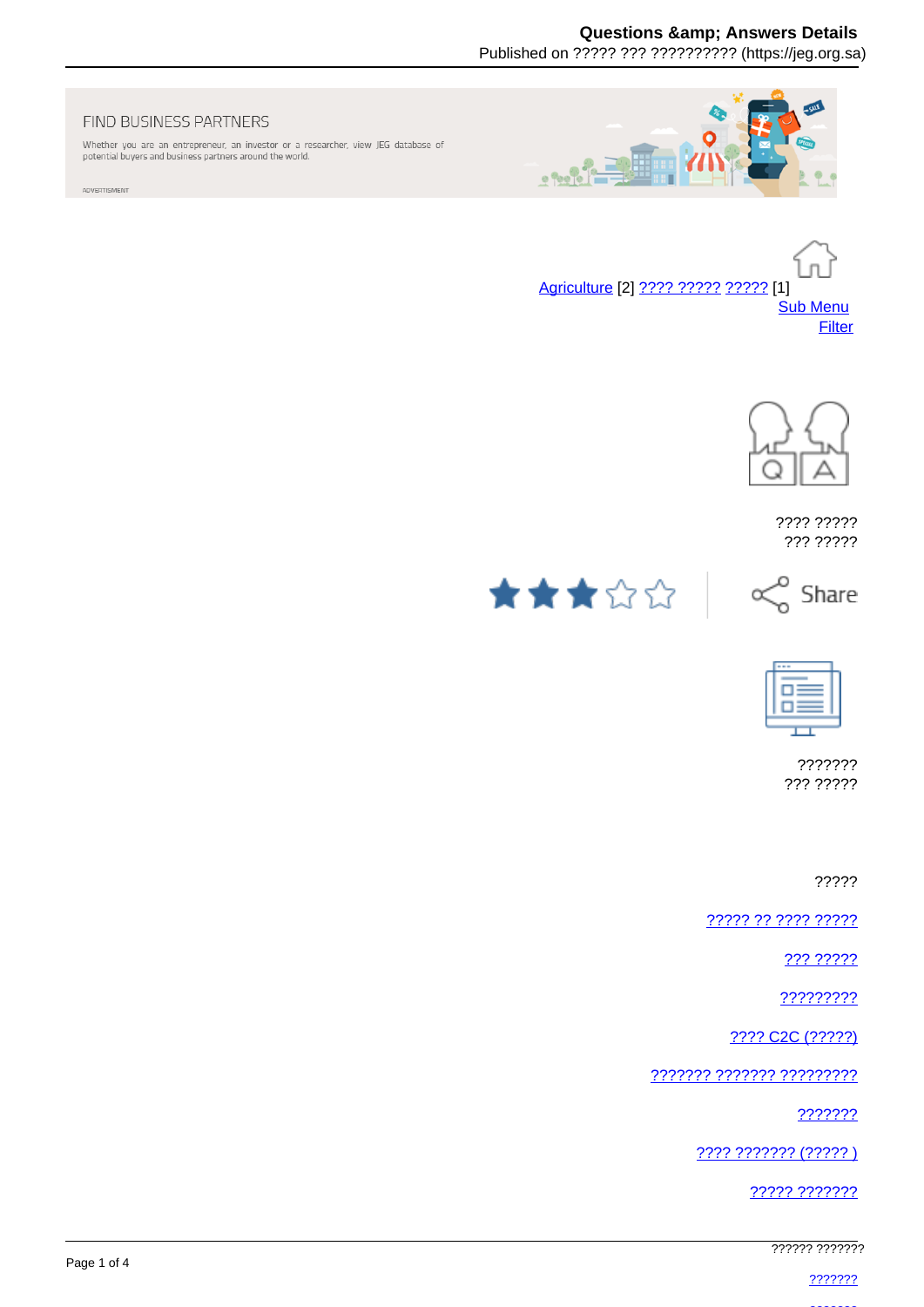???????

???? ????? ????????? ???????

<u> ???????? ?????????</u>

????????? (?????)

????? ????????

?????? ????????

????????

???? ???? ??? (????? )

?????? ???????

2222 2222222

?????

????? ?????? ????? ????? ????

77777 7777 7777777

????? ?????? ?????? ???????

77777 777777777 77777777

77777 77777 77777777

77777 777777777 7777777

????? ???????? ???????

?????

???? ?????

???? ???

?????

??????? ??????????

????????? ??????????

222222 2222222

????? ????????

?????? ????????

????? ?????

777777 7777777

2222222